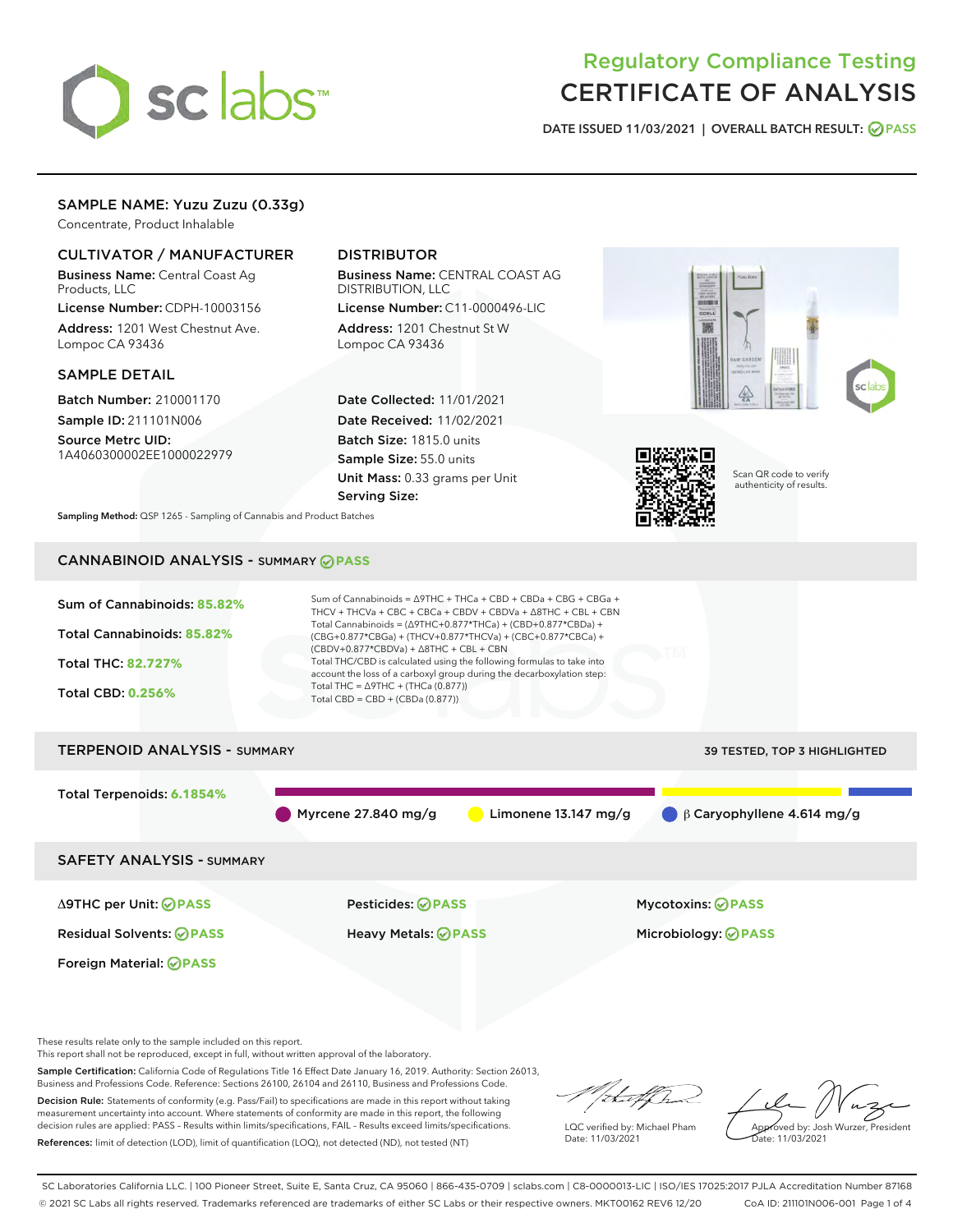



**RESULT** 

YUZU ZUZU (0.33G) | DATE ISSUED 11/03/2021 | OVERALL BATCH RESULT: ◯ PASS

#### CANNABINOID TEST RESULTS - 11/03/2021 2 PASS

Tested by high-performance liquid chromatography with diode-array detection (HPLC-DAD). **Method:** QSP 1157 - Analysis of Cannabinoids by HPLC-DAD

#### TOTAL CANNABINOIDS: **85.82%**

Total Cannabinoids (Total THC) + (Total CBD) + (Total CBG) + (Total THCV) + (Total CBC) + (Total CBDV) + ∆8THC + CBL + CBN

TOTAL THC: **82.727%** Total THC (∆9THC+0.877\*THCa)

TOTAL CBD: **0.256%**

Total CBD (CBD+0.877\*CBDa)

TOTAL CBG: 2.231% Total CBG (CBG+0.877\*CBGa)

TOTAL THCV: 0.33% Total THCV (THCV+0.877\*THCVa)

TOTAL CBC: ND Total CBC (CBC+0.877\*CBCa)

TOTAL CBDV: ND Total CBDV (CBDV+0.877\*CBDVa)

| <b>COMPOUND</b>            | LOD/LOQ<br>(mg/g) | <b>MEASUREMENT</b><br><b>UNCERTAINTY</b><br>(mg/g) | <b>RESULT</b><br>(mg/g) | <b>RESULT</b><br>(%) |
|----------------------------|-------------------|----------------------------------------------------|-------------------------|----------------------|
| <b>A9THC</b>               | 0.06 / 0.26       | ±28.458                                            | 827.27                  | 82.727               |
| <b>CBG</b>                 | 0.06/0.19         | ±0.879                                             | 22.31                   | 2.231                |
| <b>THCV</b>                | 0.1 / 0.2         | ±0.16                                              | 3.3                     | 0.33                 |
| <b>CBN</b>                 | 0.1/0.3           | ±0.18                                              | 2.8                     | 0.28                 |
| <b>CBD</b>                 | 0.07/0.29         | ±0.119                                             | 2.56                    | 0.256                |
| $\triangle$ 8THC           | 0.1 / 0.4         | N/A                                                | <b>ND</b>               | <b>ND</b>            |
| <b>THCa</b>                | 0.05/0.14         | N/A                                                | <b>ND</b>               | <b>ND</b>            |
| <b>THCVa</b>               | 0.07/0.20         | N/A                                                | <b>ND</b>               | <b>ND</b>            |
| <b>CBDa</b>                | 0.02/0.19         | N/A                                                | <b>ND</b>               | <b>ND</b>            |
| <b>CBDV</b>                | 0.04 / 0.15       | N/A                                                | <b>ND</b>               | <b>ND</b>            |
| <b>CBDVa</b>               | 0.03/0.53         | N/A                                                | <b>ND</b>               | <b>ND</b>            |
| <b>CBGa</b>                | 0.1/0.2           | N/A                                                | <b>ND</b>               | <b>ND</b>            |
| <b>CBL</b>                 | 0.06 / 0.24       | N/A                                                | <b>ND</b>               | <b>ND</b>            |
| <b>CBC</b>                 | 0.2 / 0.5         | N/A                                                | <b>ND</b>               | <b>ND</b>            |
| <b>CBCa</b>                | 0.07 / 0.28       | N/A                                                | <b>ND</b>               | <b>ND</b>            |
| <b>SUM OF CANNABINOIDS</b> |                   |                                                    | 858.2 mg/g              | 85.82%               |

#### **UNIT MASS: 0.33 grams per Unit**

| ∆9THC per Unit                        | 1120 per-package limit | 273.00 mg/unit  | <b>PASS</b> |
|---------------------------------------|------------------------|-----------------|-------------|
| <b>Total THC per Unit</b>             |                        | 273.00 mg/unit  |             |
| <b>CBD per Unit</b>                   |                        | $0.84$ mg/unit  |             |
| <b>Total CBD per Unit</b>             |                        | $0.84$ mg/unit  |             |
| Sum of Cannabinoids<br>per Unit       |                        | 283.2 mg/unit   |             |
| <b>Total Cannabinoids</b><br>per Unit |                        | $283.2$ mg/unit |             |

| <b>COMPOUND</b>         | (mg/g)        | <b>UNCERTAINTY</b><br>(mg/g) | (mg/g)                                          | (%)                 |
|-------------------------|---------------|------------------------------|-------------------------------------------------|---------------------|
| <b>Myrcene</b>          | 0.008 / 0.025 | ±0.3591                      | 27.840                                          | 2.7840              |
| Limonene                | 0.005 / 0.016 | ±0.1880                      | 13.147                                          | 1.3147              |
| $\beta$ Caryophyllene   | 0.004 / 0.012 | ±0.1643                      | 4.614                                           | 0.4614              |
| $\alpha$ Pinene         | 0.005 / 0.017 | ±0.0326                      | 3.785                                           | 0.3785              |
| $\beta$ Pinene          | 0.004 / 0.014 | ±0.0380                      | 3.303                                           | 0.3303              |
| Terpinolene             | 0.008 / 0.026 | ±0.0497                      | 2.423                                           | 0.2423              |
| Linalool                | 0.009 / 0.032 | ±0.0609                      | 1.602                                           | 0.1602              |
| $\alpha$ Humulene       | 0.009 / 0.029 | ±0.0413                      | 1.286                                           | 0.1286              |
| Ocimene                 | 0.011 / 0.038 | ±0.0316                      | 0.983                                           | 0.0983              |
| Terpineol               | 0.016 / 0.055 | ±0.0397                      | 0.647                                           | 0.0647              |
| Fenchol                 | 0.010 / 0.034 | ±0.0243                      | 0.628                                           | 0.0628              |
| Camphene                | 0.005 / 0.015 | ±0.0039                      | 0.339                                           | 0.0339              |
| trans-β-Farnesene       | 0.008 / 0.025 | ±0.0107                      | 0.301                                           | 0.0301              |
| Borneol                 | 0.005 / 0.016 | ±0.0051                      | 0.121                                           | 0.0121              |
| Nerolidol               | 0.009 / 0.028 | ±0.0065                      | 0.103                                           | 0.0103              |
| $\gamma$ Terpinene      | 0.006 / 0.018 | ±0.0017                      | 0.100                                           | 0.0100              |
| Geraniol                | 0.002 / 0.007 | ±0.0044                      | 0.099                                           | 0.0099              |
| $\alpha$ Terpinene      | 0.005 / 0.017 | ±0.0013                      | 0.085                                           | 0.0085              |
| Fenchone                | 0.009 / 0.028 | ±0.0021                      | 0.073                                           | 0.0073              |
| $\alpha$ Bisabolol      | 0.008 / 0.026 | ±0.0038                      | 0.072                                           | 0.0072              |
| Valencene               | 0.009 / 0.030 | ±0.0043                      | 0.063                                           | 0.0063              |
| $\alpha$ Phellandrene   | 0.006 / 0.020 | ±0.0008                      | 0.061                                           | 0.0061              |
| Eucalyptol              | 0.006 / 0.018 | ±0.0011                      | 0.045                                           | 0.0045              |
| 3 Carene                | 0.005 / 0.018 | ±0.0006                      | 0.039                                           | 0.0039              |
| Sabinene Hydrate        | 0.006 / 0.022 | ±0.0010                      | 0.026                                           | 0.0026              |
| Nerol                   | 0.003 / 0.011 | ±0.0009                      | 0.020                                           | 0.0020              |
| Citronellol             | 0.003 / 0.010 | ±0.0009                      | 0.018                                           | 0.0018              |
| p-Cymene                | 0.005 / 0.016 | ±0.0005                      | 0.017                                           | 0.0017              |
| <b>Geranyl Acetate</b>  | 0.004 / 0.014 | ±0.0006                      | 0.014                                           | 0.0014              |
| Sabinene                | 0.004 / 0.014 | N/A                          | <loq< th=""><th><loq< th=""></loq<></th></loq<> | <loq< th=""></loq<> |
| Caryophyllene<br>Oxide  | 0.010 / 0.033 | N/A                          | <loq< th=""><th><loq< th=""></loq<></th></loq<> | <loq< th=""></loq<> |
| Guaiol                  | 0.009 / 0.030 | N/A                          | <loq< th=""><th><loq< th=""></loq<></th></loq<> | <loq< th=""></loq<> |
| (-)-Isopulegol          | 0.005 / 0.016 | N/A                          | <b>ND</b>                                       | ND                  |
| Camphor                 | 0.006 / 0.019 | N/A                          | ND                                              | ND                  |
| Isoborneol              | 0.004 / 0.012 | N/A                          | ND                                              | ND                  |
| Menthol                 | 0.008 / 0.025 | N/A                          | ND                                              | ND                  |
| R-(+)-Pulegone          | 0.003 / 0.011 | N/A                          | ND                                              | ND                  |
| $\alpha$ Cedrene        | 0.005 / 0.016 | N/A                          | ND                                              | ND                  |
| Cedrol                  | 0.008 / 0.027 | N/A                          | ND                                              | ND                  |
| <b>TOTAL TERPENOIDS</b> |               |                              | 61.854 mg/g                                     | 6.1854%             |

SC Laboratories California LLC. | 100 Pioneer Street, Suite E, Santa Cruz, CA 95060 | 866-435-0709 | sclabs.com | C8-0000013-LIC | ISO/IES 17025:2017 PJLA Accreditation Number 87168 © 2021 SC Labs all rights reserved. Trademarks referenced are trademarks of either SC Labs or their respective owners. MKT00162 REV6 12/20 CoA ID: 211101N006-001 Page 2 of 4

## TERPENOID TEST RESULTS - 11/03/2021

LOD/LOO

Terpene analysis utilizing gas chromatography-flame ionization detection (GC-FID). **Method:** QSP 1192 - Analysis of Terpenoids by GC-FID

MEASUREMENT

**RESULT**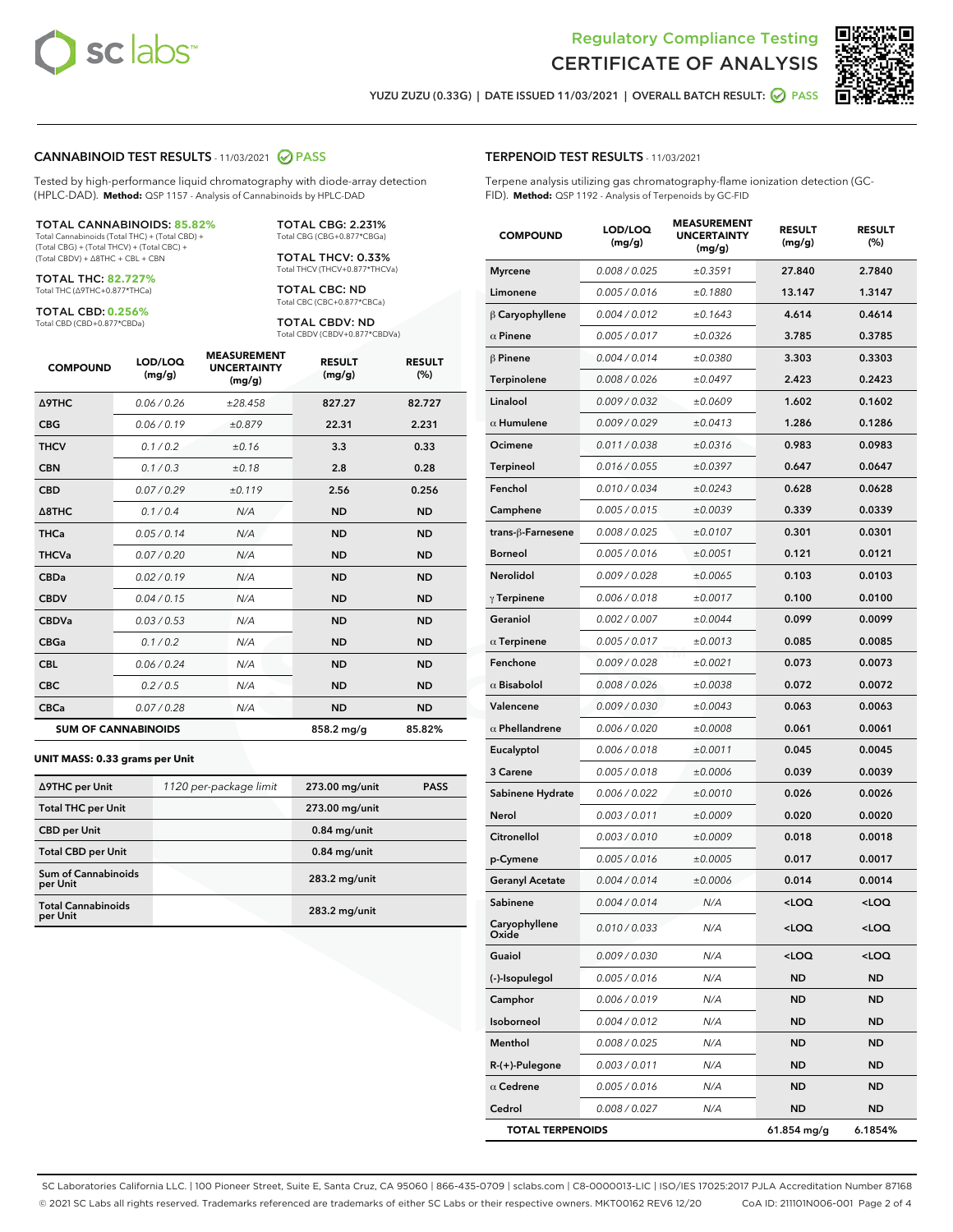



YUZU ZUZU (0.33G) | DATE ISSUED 11/03/2021 | OVERALL BATCH RESULT: ● PASS

# CATEGORY 1 PESTICIDE TEST RESULTS - 11/03/2021 2 PASS

Pesticide and plant growth regulator analysis utilizing high-performance liquid chromatography-mass spectrometry (HPLC-MS) or gas chromatography-mass spectrometry (GC-MS). \*GC-MS utilized where indicated. **Method:** QSP 1212 - Analysis of Pesticides and Mycotoxins by LC-MS or QSP 1213 - Analysis of Pesticides by GC-MS

| <b>COMPOUND</b>             | LOD/LOQ<br>$(\mu g/g)$ | <b>ACTION</b><br><b>LIMIT</b><br>$(\mu g/g)$ | <b>MEASUREMENT</b><br><b>UNCERTAINTY</b><br>$(\mu g/g)$ | <b>RESULT</b><br>$(\mu g/g)$ | <b>RESULT</b> |
|-----------------------------|------------------------|----------------------------------------------|---------------------------------------------------------|------------------------------|---------------|
| Aldicarb                    | 0.03 / 0.08            | $\geq$ LOD                                   | N/A                                                     | <b>ND</b>                    | <b>PASS</b>   |
| Carbofuran                  | 0.02/0.05              | $\ge$ LOD                                    | N/A                                                     | <b>ND</b>                    | <b>PASS</b>   |
| Chlordane*                  | 0.03 / 0.08            | $\ge$ LOD                                    | N/A                                                     | <b>ND</b>                    | <b>PASS</b>   |
| Chlorfenapyr*               | 0.03/0.10              | $\ge$ LOD                                    | N/A                                                     | <b>ND</b>                    | <b>PASS</b>   |
| Chlorpyrifos                | 0.02 / 0.06            | $\ge$ LOD                                    | N/A                                                     | <b>ND</b>                    | <b>PASS</b>   |
| Coumaphos                   | 0.02 / 0.07            | $\ge$ LOD                                    | N/A                                                     | <b>ND</b>                    | <b>PASS</b>   |
| Daminozide                  | 0.02 / 0.07            | $\ge$ LOD                                    | N/A                                                     | <b>ND</b>                    | <b>PASS</b>   |
| <b>DDVP</b><br>(Dichlorvos) | 0.03/0.09              | $\ge$ LOD                                    | N/A                                                     | <b>ND</b>                    | <b>PASS</b>   |
| Dimethoate                  | 0.03 / 0.08            | $\ge$ LOD                                    | N/A                                                     | <b>ND</b>                    | <b>PASS</b>   |
| Ethoprop(hos)               | 0.03/0.10              | $\ge$ LOD                                    | N/A                                                     | <b>ND</b>                    | <b>PASS</b>   |
| Etofenprox                  | 0.02/0.06              | $\ge$ LOD                                    | N/A                                                     | <b>ND</b>                    | <b>PASS</b>   |
| Fenoxycarb                  | 0.03/0.08              | $\ge$ LOD                                    | N/A                                                     | <b>ND</b>                    | <b>PASS</b>   |
| Fipronil                    | 0.03/0.08              | $\ge$ LOD                                    | N/A                                                     | <b>ND</b>                    | <b>PASS</b>   |
| Imazalil                    | 0.02 / 0.06            | $\ge$ LOD                                    | N/A                                                     | <b>ND</b>                    | <b>PASS</b>   |
| <b>Methiocarb</b>           | 0.02 / 0.07            | $\ge$ LOD                                    | N/A                                                     | <b>ND</b>                    | <b>PASS</b>   |
| Methyl<br>parathion         | 0.03/0.10              | $\ge$ LOD                                    | N/A                                                     | <b>ND</b>                    | <b>PASS</b>   |
| <b>Mevinphos</b>            | 0.03/0.09              | $\ge$ LOD                                    | N/A                                                     | <b>ND</b>                    | <b>PASS</b>   |
| Paclobutrazol               | 0.02 / 0.05            | $\ge$ LOD                                    | N/A                                                     | <b>ND</b>                    | <b>PASS</b>   |
| Propoxur                    | 0.03/0.09              | $\ge$ LOD                                    | N/A                                                     | <b>ND</b>                    | <b>PASS</b>   |
| Spiroxamine                 | 0.03 / 0.08            | $\ge$ LOD                                    | N/A                                                     | <b>ND</b>                    | <b>PASS</b>   |
| <b>Thiacloprid</b>          | 0.03/0.10              | $\ge$ LOD                                    | N/A                                                     | <b>ND</b>                    | <b>PASS</b>   |
|                             |                        |                                              |                                                         |                              |               |

# CATEGORY 2 PESTICIDE TEST RESULTS - 11/03/2021 @ PASS

| <b>COMPOUND</b>          | LOD/LOO<br>$(\mu g/g)$ | <b>ACTION</b><br><b>LIMIT</b><br>$(\mu g/g)$ | <b>MEASUREMENT</b><br><b>UNCERTAINTY</b><br>$(\mu g/g)$ | <b>RESULT</b><br>$(\mu g/g)$ | <b>RESULT</b> |
|--------------------------|------------------------|----------------------------------------------|---------------------------------------------------------|------------------------------|---------------|
| Abamectin                | 0.03/0.10              | 0.1                                          | N/A                                                     | <b>ND</b>                    | <b>PASS</b>   |
| Acephate                 | 0.02/0.07              | 0.1                                          | N/A                                                     | <b>ND</b>                    | <b>PASS</b>   |
| Acequinocyl              | 0.02/0.07              | 0.1                                          | N/A                                                     | <b>ND</b>                    | <b>PASS</b>   |
| Acetamiprid              | 0.02/0.05              | 0.1                                          | N/A                                                     | <b>ND</b>                    | <b>PASS</b>   |
| Azoxystrobin             | 0.02/0.07              | 0.1                                          | N/A                                                     | <b>ND</b>                    | <b>PASS</b>   |
| <b>Bifenazate</b>        | 0.01/0.04              | 0.1                                          | N/A                                                     | <b>ND</b>                    | <b>PASS</b>   |
| <b>Bifenthrin</b>        | 0.02/0.05              | 3                                            | N/A                                                     | <b>ND</b>                    | <b>PASS</b>   |
| <b>Boscalid</b>          | 0.03/0.09              | 0.1                                          | N/A                                                     | <b>ND</b>                    | <b>PASS</b>   |
| Captan                   | 0.19/0.57              | 0.7                                          | N/A                                                     | <b>ND</b>                    | <b>PASS</b>   |
| Carbaryl                 | 0.02/0.06              | 0.5                                          | N/A                                                     | <b>ND</b>                    | <b>PASS</b>   |
| Chlorantranilip-<br>role | 0.04/0.12              | 10                                           | N/A                                                     | <b>ND</b>                    | <b>PASS</b>   |
| Clofentezine             | 0.03/0.09              | 0.1                                          | N/A                                                     | <b>ND</b>                    | <b>PASS</b>   |

| <b>COMPOUND</b>               | LOD/LOQ<br>(µg/g) | <b>ACTION</b><br>LIMIT<br>$(\mu g/g)$ | <b>MEASUREMENT</b><br><b>UNCERTAINTY</b><br>$(\mu g/g)$ | <b>RESULT</b><br>(µg/g) | <b>RESULT</b> |
|-------------------------------|-------------------|---------------------------------------|---------------------------------------------------------|-------------------------|---------------|
| Cyfluthrin                    | 0.12 / 0.38       | 2                                     | N/A                                                     | <b>ND</b>               | <b>PASS</b>   |
| Cypermethrin                  | 0.11 / 0.32       | $\mathcal{I}$                         | N/A                                                     | <b>ND</b>               | <b>PASS</b>   |
| Diazinon                      | 0.02 / 0.05       | 0.1                                   | N/A                                                     | <b>ND</b>               | <b>PASS</b>   |
| Dimethomorph                  | 0.03 / 0.09       | 2                                     | N/A                                                     | <b>ND</b>               | <b>PASS</b>   |
| Etoxazole                     | 0.02 / 0.06       | 0.1                                   | N/A                                                     | <b>ND</b>               | <b>PASS</b>   |
| Fenhexamid                    | 0.03 / 0.09       | 0.1                                   | N/A                                                     | <b>ND</b>               | <b>PASS</b>   |
| Fenpyroximate                 | 0.02 / 0.06       | 0.1                                   | N/A                                                     | <b>ND</b>               | <b>PASS</b>   |
| Flonicamid                    | 0.03 / 0.10       | 0.1                                   | N/A                                                     | <b>ND</b>               | <b>PASS</b>   |
| Fludioxonil                   | 0.03 / 0.10       | 0.1                                   | N/A                                                     | <b>ND</b>               | <b>PASS</b>   |
| Hexythiazox                   | 0.02 / 0.07       | 0.1                                   | N/A                                                     | <b>ND</b>               | <b>PASS</b>   |
| Imidacloprid                  | 0.04 / 0.11       | 5                                     | N/A                                                     | <b>ND</b>               | <b>PASS</b>   |
| Kresoxim-methyl               | 0.02 / 0.07       | 0.1                                   | N/A                                                     | <b>ND</b>               | <b>PASS</b>   |
| Malathion                     | 0.03 / 0.09       | 0.5                                   | N/A                                                     | <b>ND</b>               | <b>PASS</b>   |
| Metalaxyl                     | 0.02 / 0.07       | $\overline{c}$                        | N/A                                                     | <b>ND</b>               | <b>PASS</b>   |
| Methomyl                      | 0.03 / 0.10       | $\mathcal{I}$                         | N/A                                                     | <b>ND</b>               | <b>PASS</b>   |
| Myclobutanil                  | 0.03 / 0.09       | 0.1                                   | N/A                                                     | <b>ND</b>               | <b>PASS</b>   |
| Naled                         | 0.02 / 0.07       | 0.1                                   | N/A                                                     | <b>ND</b>               | <b>PASS</b>   |
| Oxamyl                        | 0.04 / 0.11       | 0.5                                   | N/A                                                     | <b>ND</b>               | <b>PASS</b>   |
| Pentachloronitro-<br>benzene* | 0.03/0.09         | 0.1                                   | N/A                                                     | <b>ND</b>               | <b>PASS</b>   |
| Permethrin                    | 0.04 / 0.12       | 0.5                                   | N/A                                                     | <b>ND</b>               | <b>PASS</b>   |
| Phosmet                       | 0.03 / 0.10       | 0.1                                   | N/A                                                     | <b>ND</b>               | <b>PASS</b>   |
| Piperonylbu-<br>toxide        | 0.02 / 0.07       | 3                                     | N/A                                                     | <b>ND</b>               | <b>PASS</b>   |
| Prallethrin                   | 0.03 / 0.08       | 0.1                                   | N/A                                                     | <b>ND</b>               | <b>PASS</b>   |
| Propiconazole                 | 0.02 / 0.07       | 0.1                                   | N/A                                                     | <b>ND</b>               | <b>PASS</b>   |
| Pyrethrins                    | 0.04 / 0.12       | 0.5                                   | N/A                                                     | <b>ND</b>               | <b>PASS</b>   |
| Pyridaben                     | 0.02 / 0.07       | 0.1                                   | N/A                                                     | <b>ND</b>               | <b>PASS</b>   |
| Spinetoram                    | 0.02 / 0.07       | 0.1                                   | N/A                                                     | <b>ND</b>               | <b>PASS</b>   |
| Spinosad                      | 0.02 / 0.07       | 0.1                                   | N/A                                                     | <b>ND</b>               | <b>PASS</b>   |
| Spiromesifen                  | 0.02 / 0.05       | 0.1                                   | N/A                                                     | <b>ND</b>               | <b>PASS</b>   |
| Spirotetramat                 | 0.02 / 0.06       | 0.1                                   | N/A                                                     | <b>ND</b>               | <b>PASS</b>   |
| Tebuconazole                  | 0.02 / 0.07       | 0.1                                   | N/A                                                     | <b>ND</b>               | <b>PASS</b>   |
| Thiamethoxam                  | 0.03 / 0.10       | 5                                     | N/A                                                     | <b>ND</b>               | <b>PASS</b>   |
| Trifloxystrobin               | 0.03 / 0.08       | 0.1                                   | N/A                                                     | <b>ND</b>               | <b>PASS</b>   |

SC Laboratories California LLC. | 100 Pioneer Street, Suite E, Santa Cruz, CA 95060 | 866-435-0709 | sclabs.com | C8-0000013-LIC | ISO/IES 17025:2017 PJLA Accreditation Number 87168 © 2021 SC Labs all rights reserved. Trademarks referenced are trademarks of either SC Labs or their respective owners. MKT00162 REV6 12/20 CoA ID: 211101N006-001 Page 3 of 4